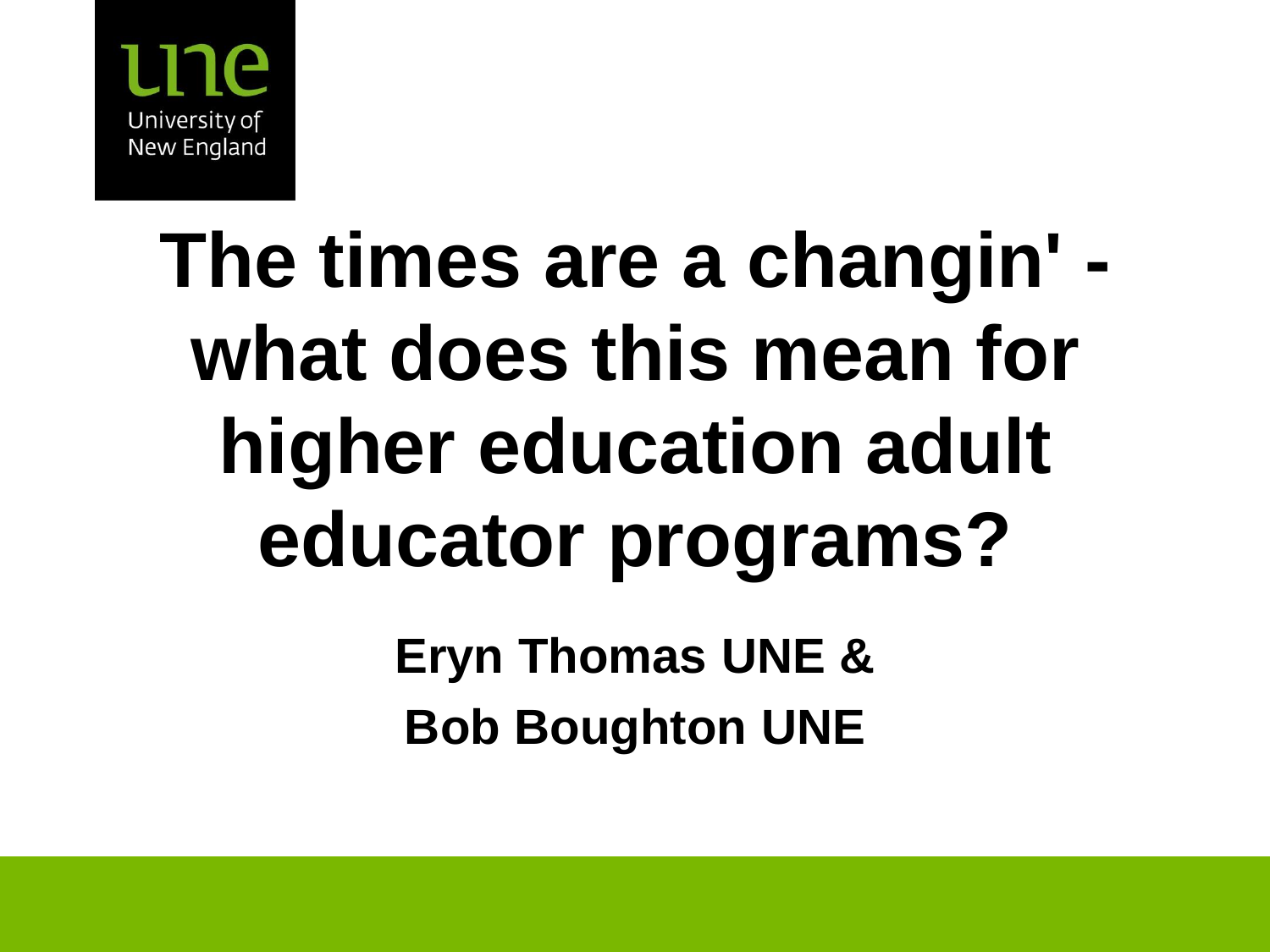

## Introduction

- Supporting the learning of adults is undertaken by a broad ranging workforce that requires its own education and training
- In the past these educational and qualification requirements have been met through a mix of higher education and VET based courses and programs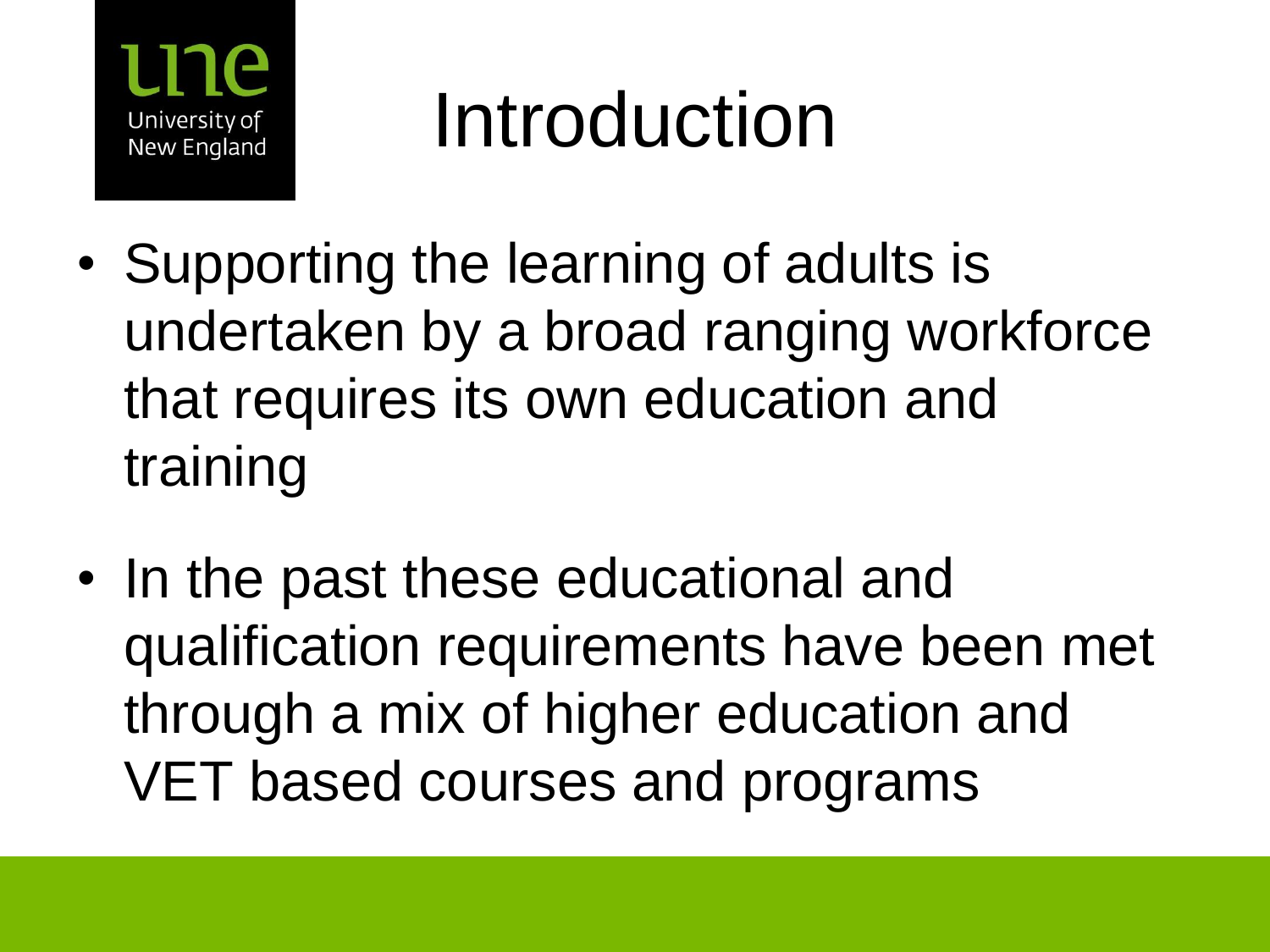

## Introduction

- BUT Over recent years however, the higher education courses for adult educators have been declining,
- This has left the adult education workforce more primarily reliant on VET based training and qualifications, especially the Cert IV TAE.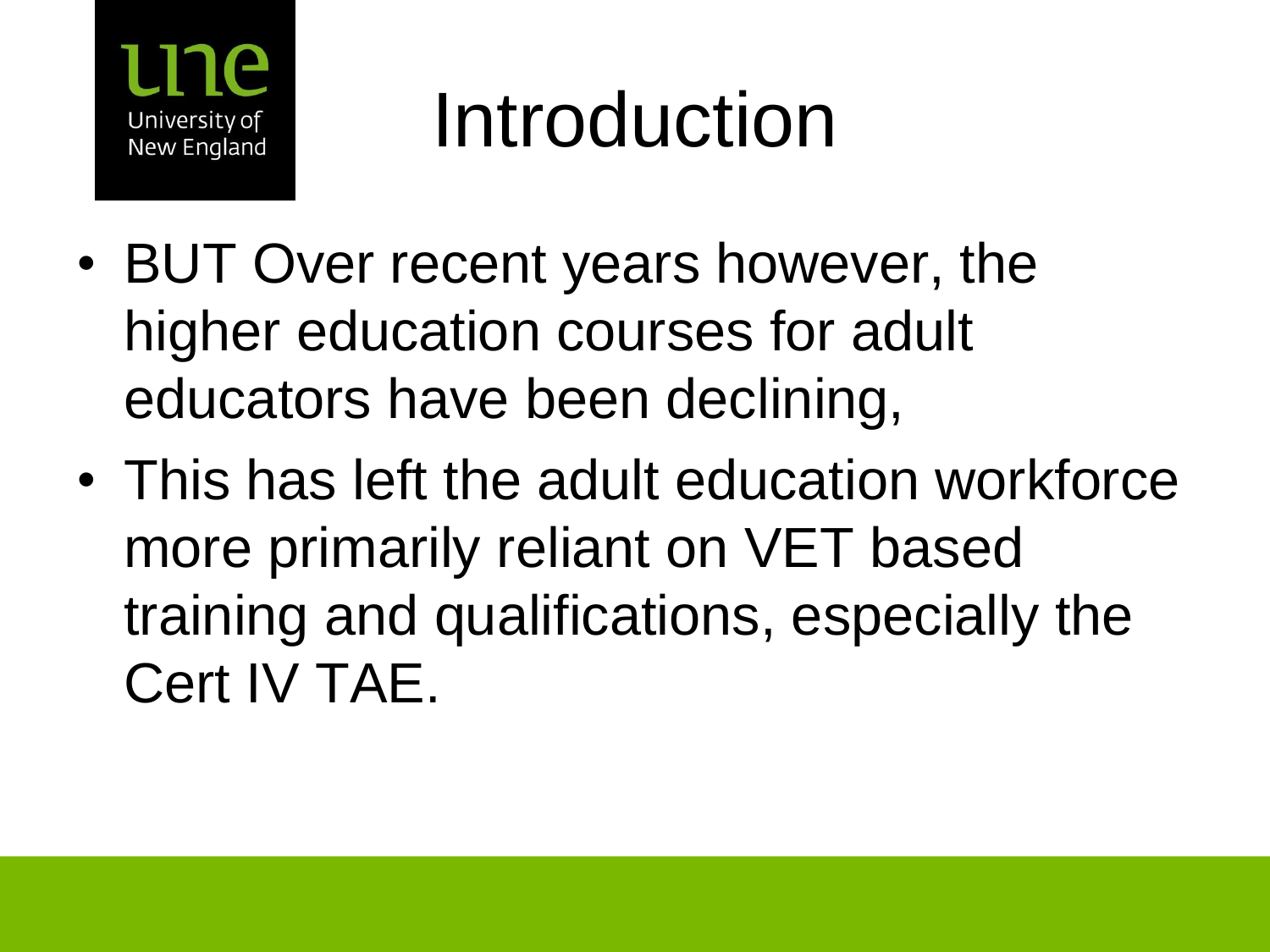

## Introduction

- This is a significant issue for not just universities, but also the VET sector
- Several investigations over the last few years have linked this shift to issues of VET teacher quality (Smith et al 2014; and Wheelahan and Moodie, 2010).
- It is important that there is a clear understanding of the factors that have led to this decline, as well as factors that are leading to the continuation of other higher education programs.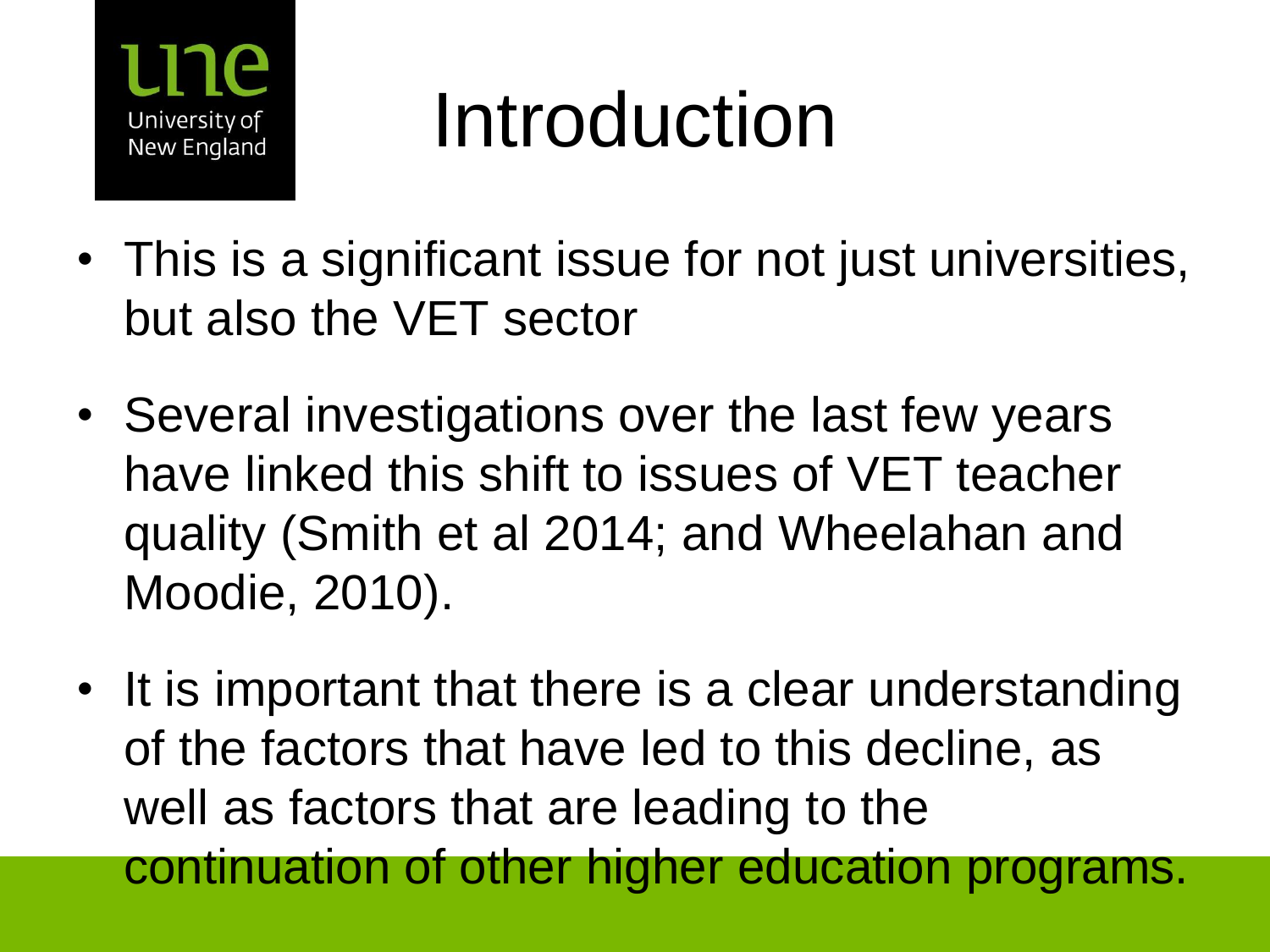

## **Background**

The experience of UNE, a regional NSW university

- Long and strong history of delivering a number of adult education programs
- 2014 2015 decline culminating in decision to cut 2 of the 3 final programs still operating, due partly to low enrolments
- One single undergraduate qualification **remaining**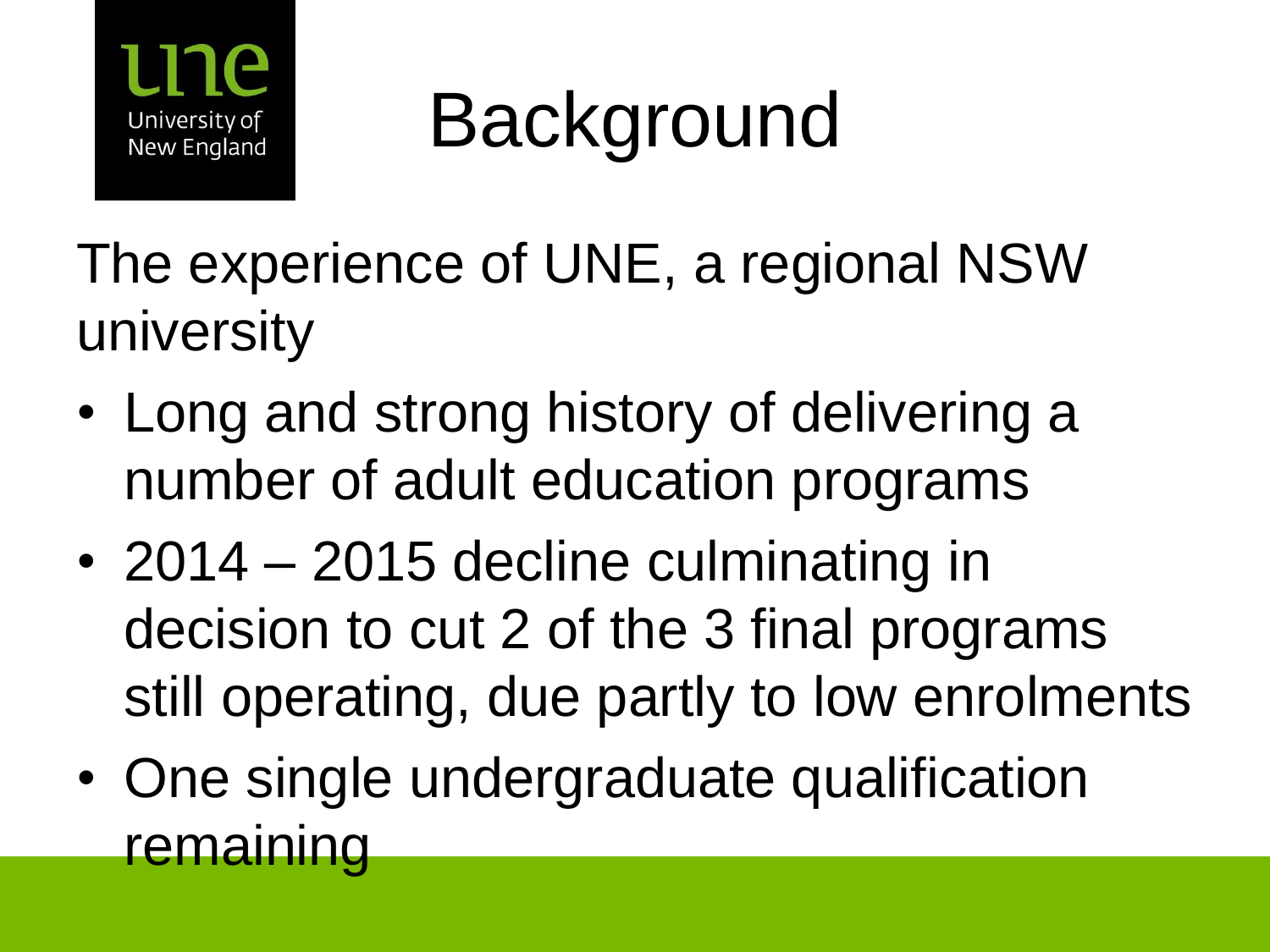

## **Background**

• This experience coincided with anecdotal stories from other universities, such as UTS and University of SA

• According to Smith (2014) as of 2014 there were approximately 1700 students enrolled in university based adult educator programs across 12 universities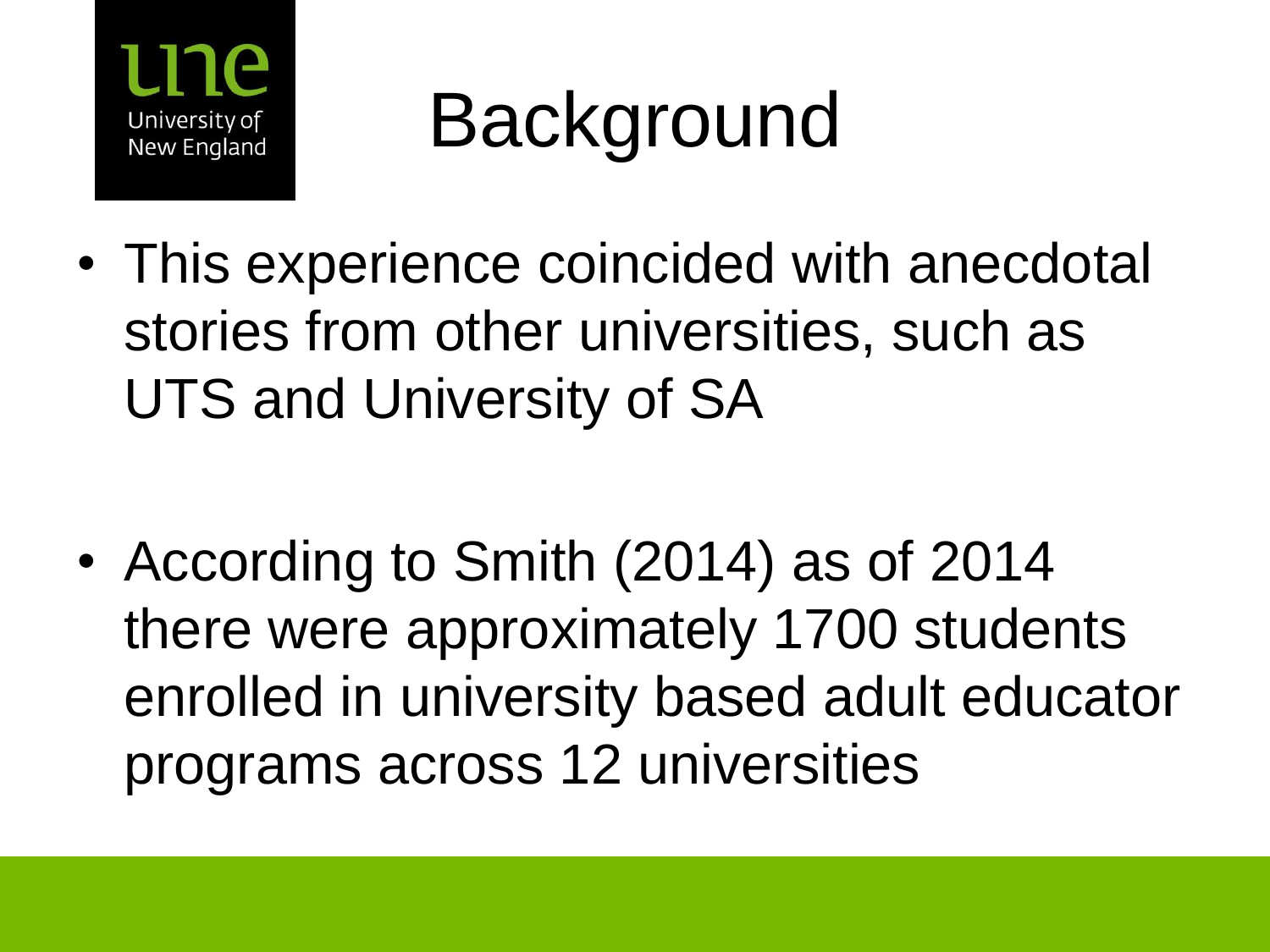

Background

This leaves the question:

• What is the future for adult educator programs in Australian universities?

And related to that, especially for today –

• What impacts might this have on the teaching of VET in Australia?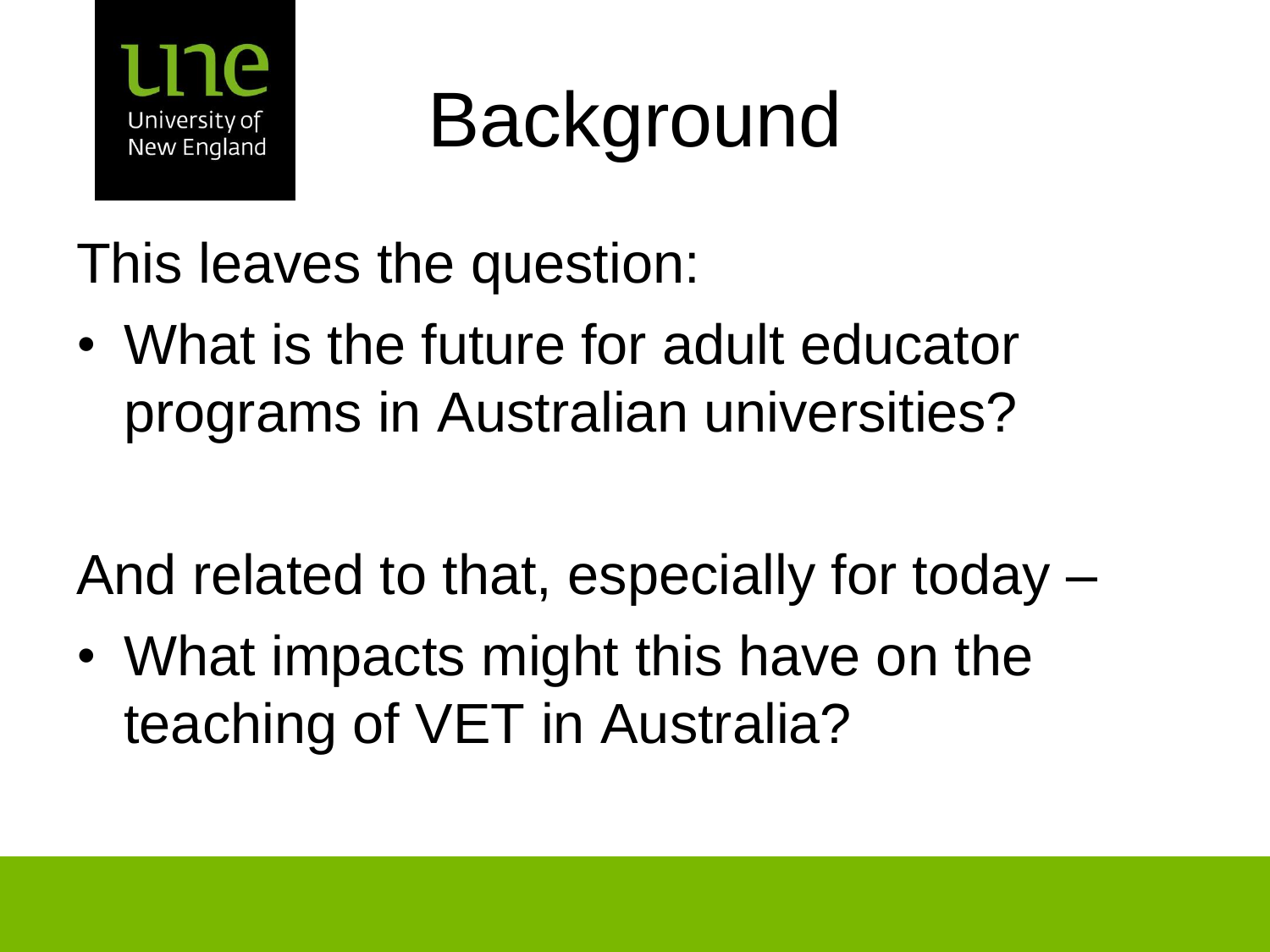

## The study

Multi-phased study

- **Initial Scoping Study May 2015**: internet search of 13 Australian universities – Which universities were offering adult educator programs (including adult literacy and numeracy and TESOL)?
- 9 out the 13 universities were offering at least 1 adult educator course for 2016 (ranging from undergraduate to postgraduate courses).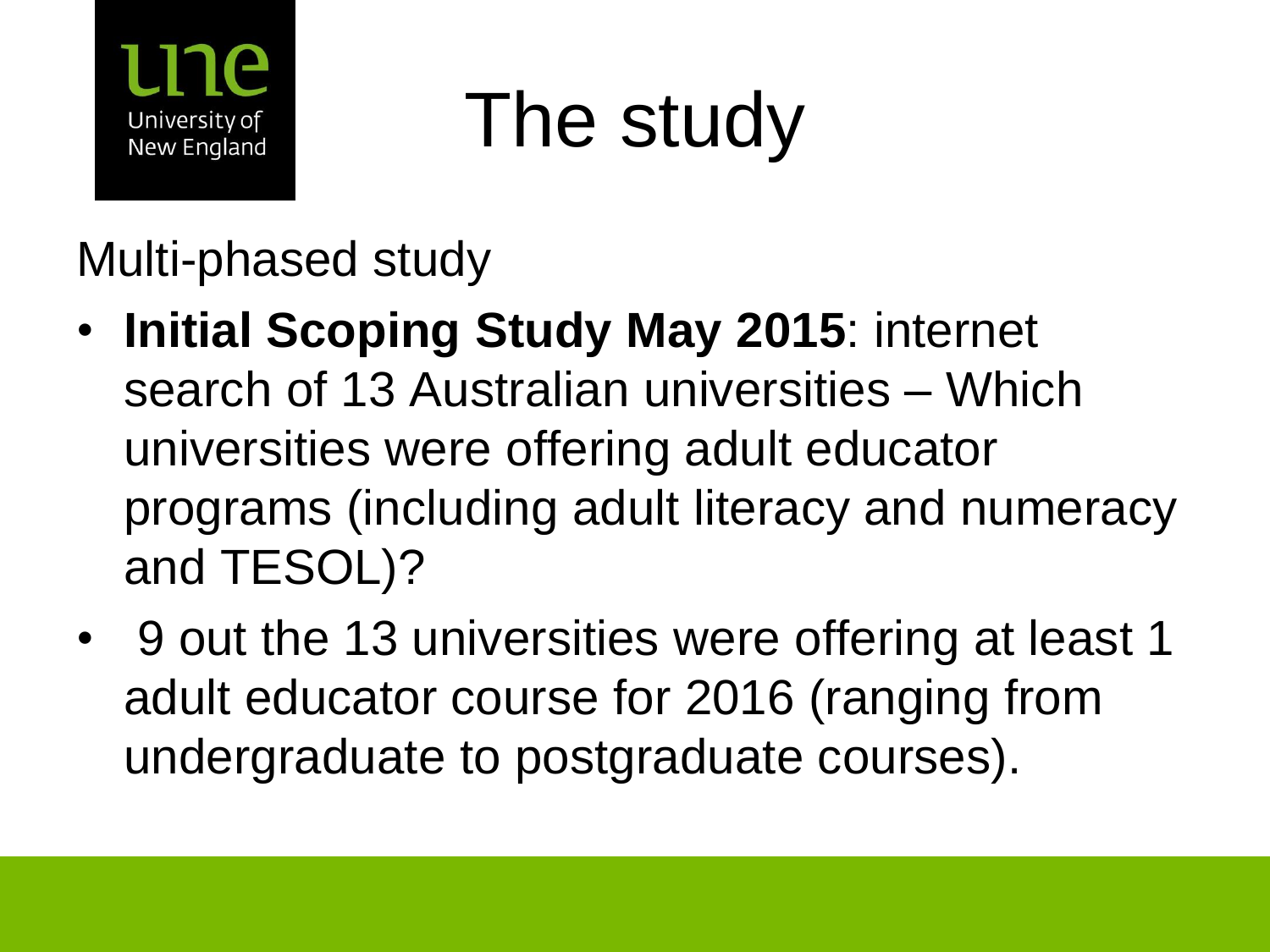#### **Phase 1 (2015 -2016)** University of New England

**Goal 1**: Investigate the closure and continuation of adult educator programs in Australian universities. **Data Collection**: Structured interviews with 6 experienced academics from 8 different universities (some had worked for more than one university; most involved for more than 20 years).

**Key questions included**: the closure and/or continuity of adult education programs that they have been involved with; perceptions of change with the wider field of adult education/learning; and estimates of where the field may be headed.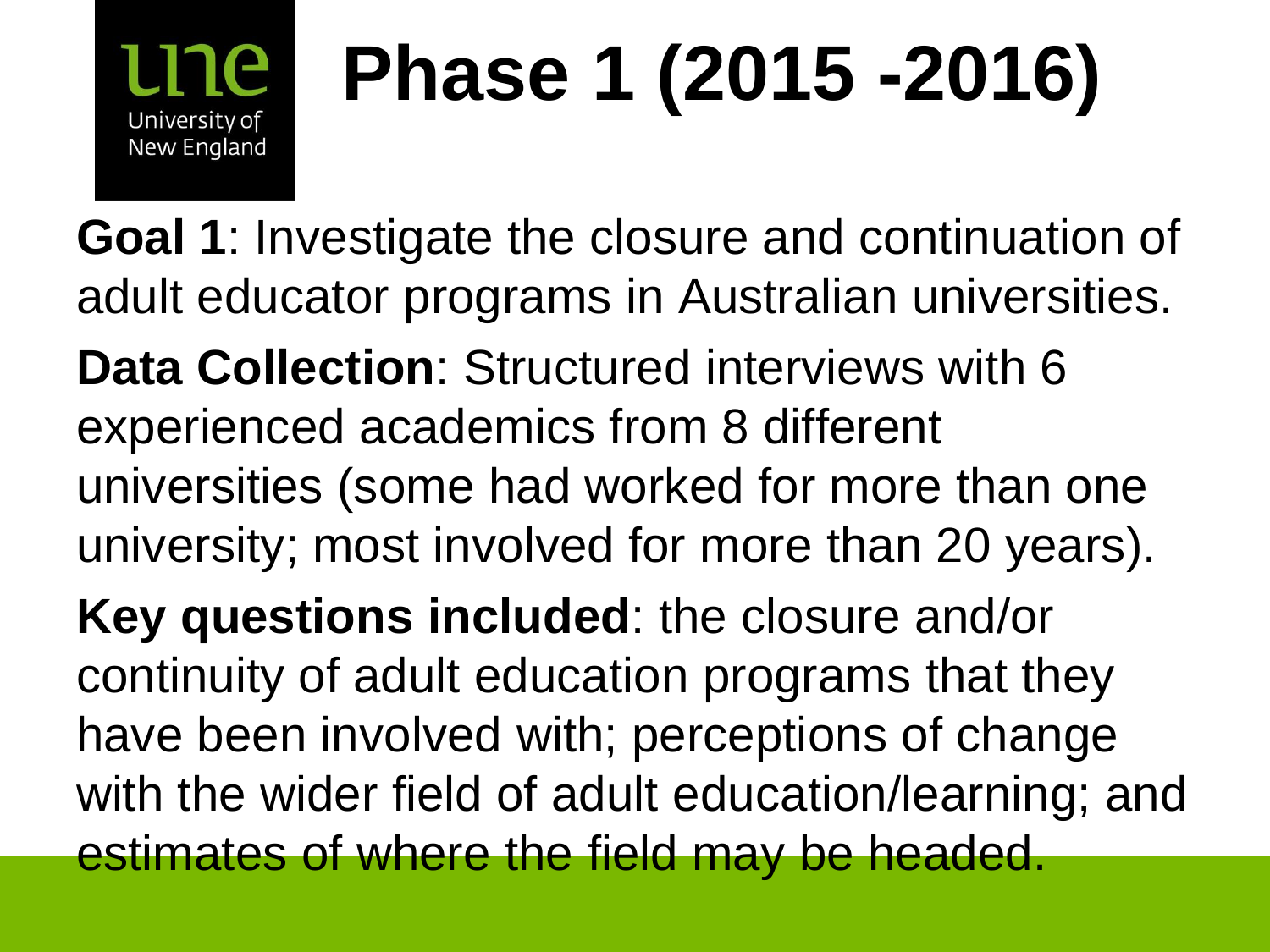

# **Phase 1 (2015 -2016)**

**Goal 2**: Interview related stakeholders e.g. employers of adult educators, relevant unions, peak bodies etc. to identify needs of adult educators and their employing organisations and capture further perspectives on issues in the wider adult learning field

Only 1 stakeholder interviewed due to time and resource constraints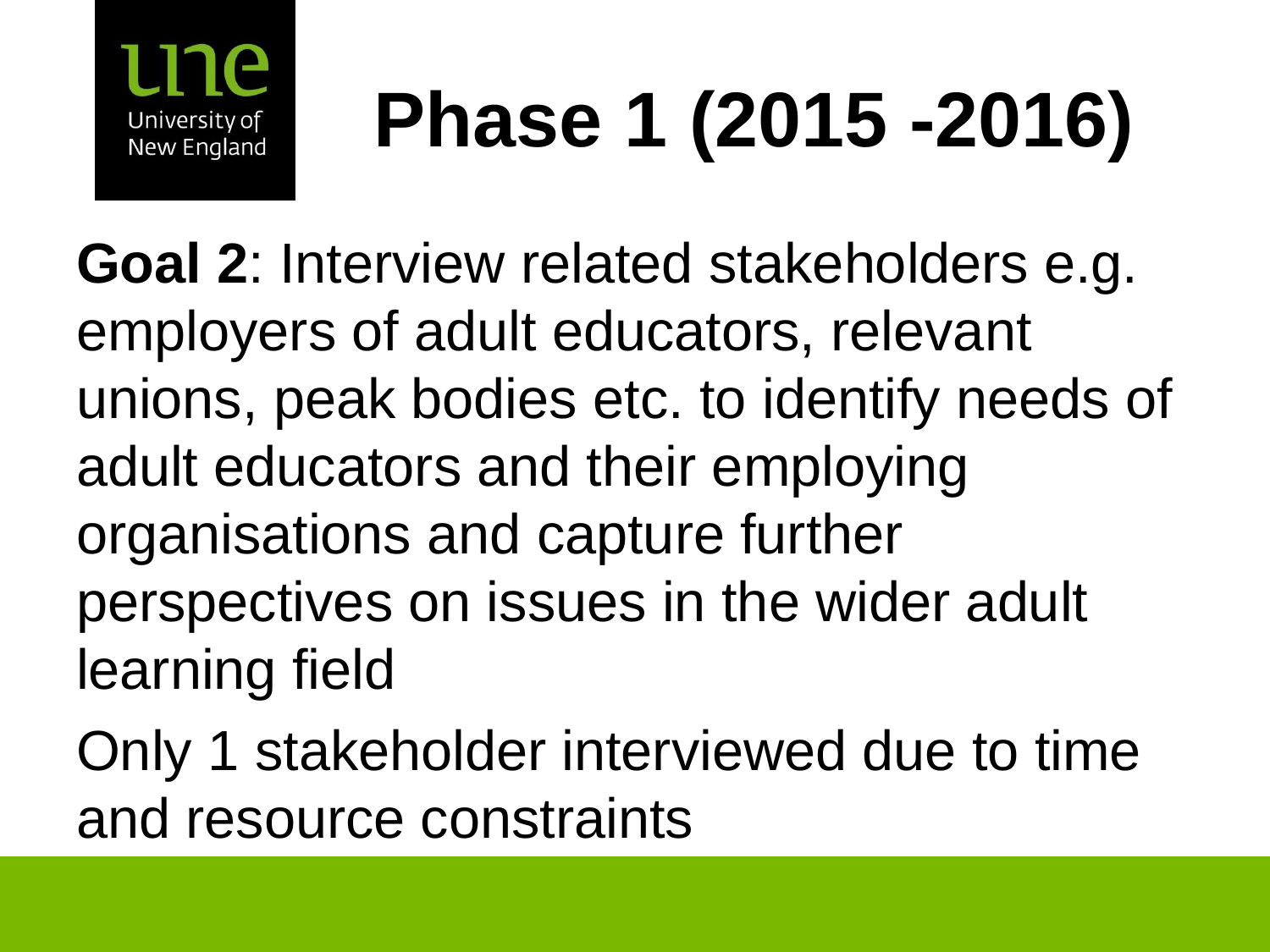

## Phase 2

- Goal: identify the perceived educational and qualifications needs of adult educators in Australia
- Surveys (and tapping into existing data) of recent adult education program graduates, as well as current and potential future students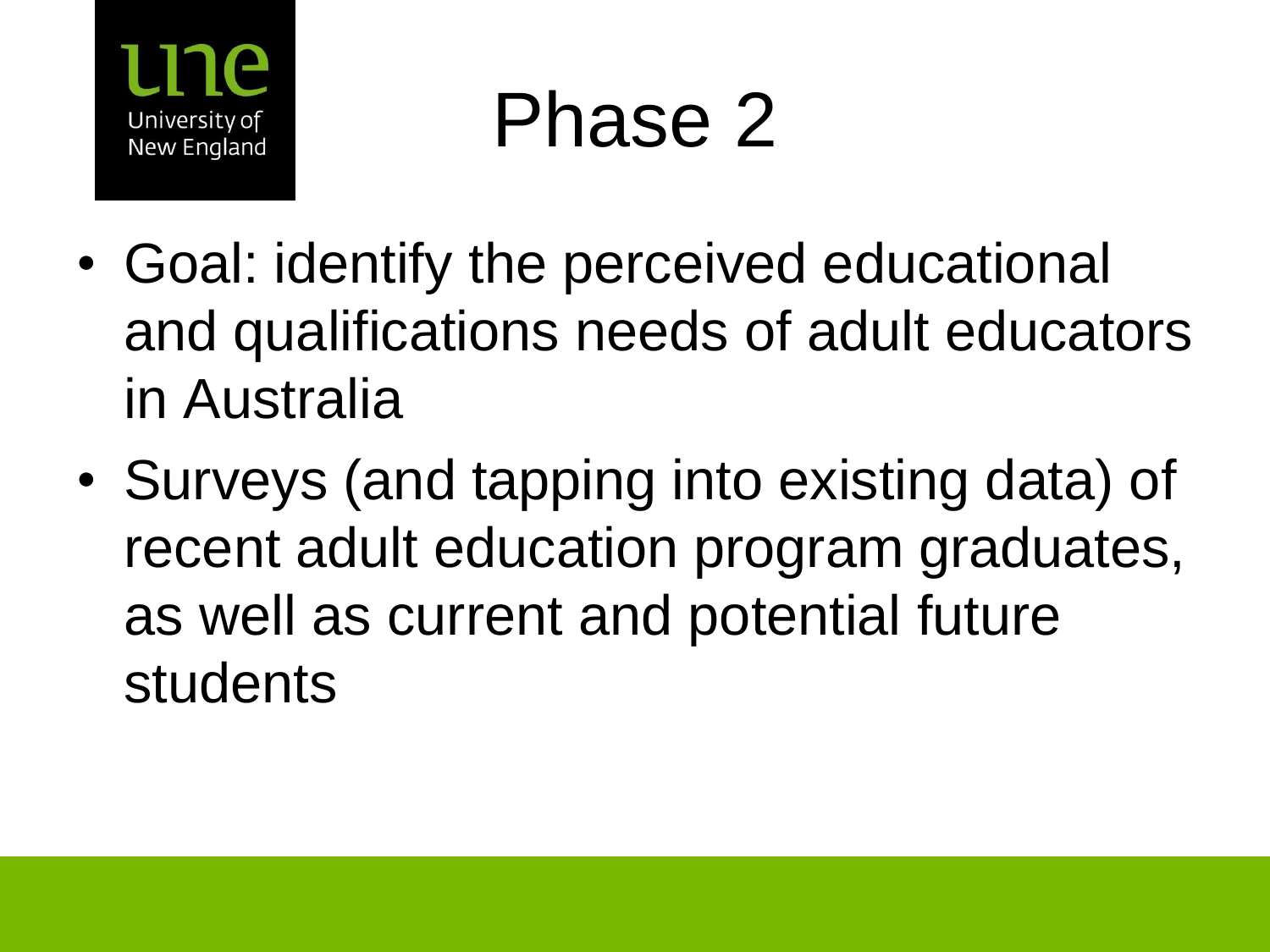

## Findings

- *Causal factors for closure of courses*
- *Commonalities for continuity*
- *Impacts of Course Loss*
- *Changes in the wider field*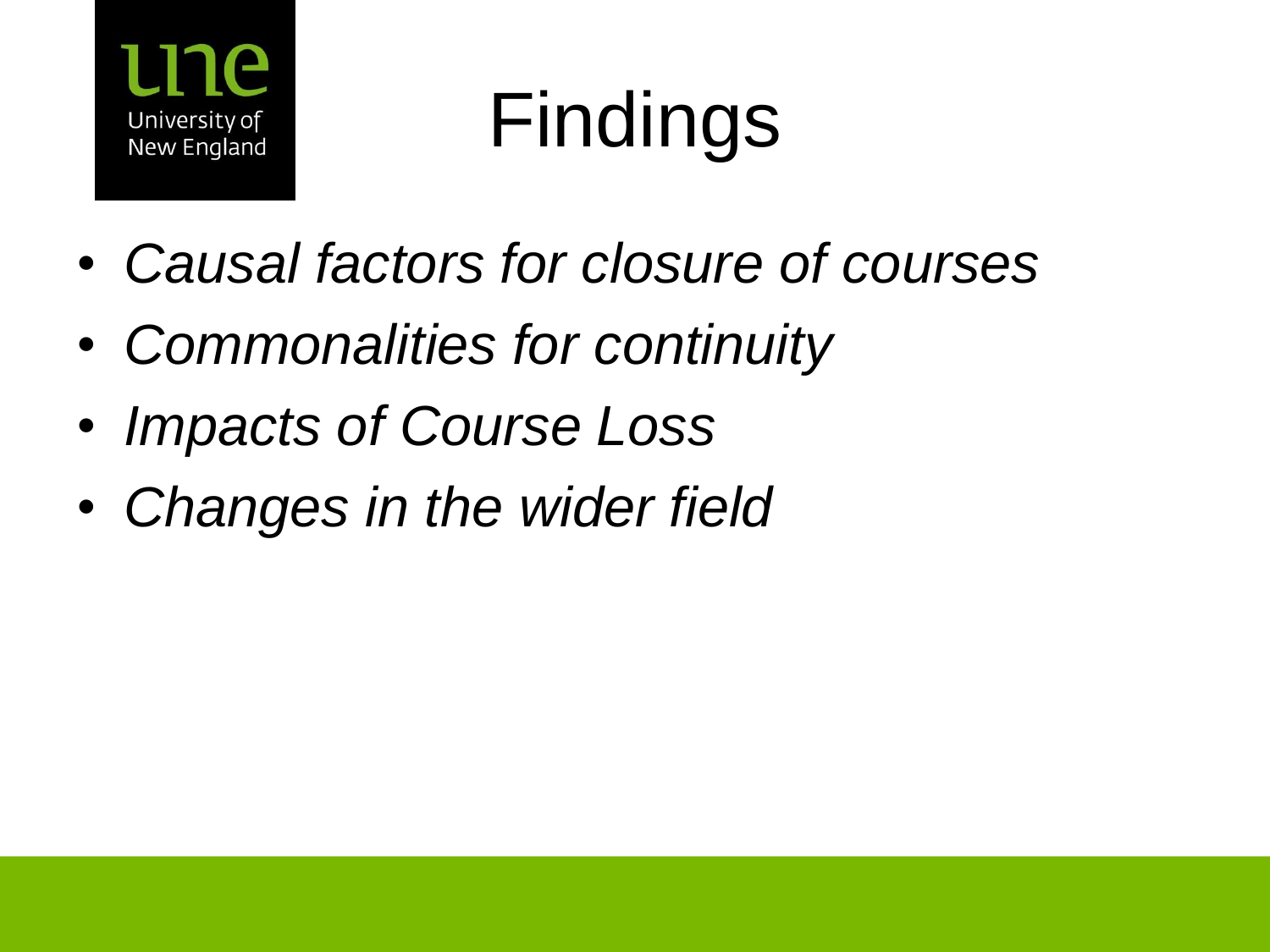

## *Causal factors for closure of courses*

- Changing university management paradigms
- Cuts in government spending on community and social services and public institutions such as TAFE
- Drop in minimum qualifications for VET teachers from university based to the vocational certificate IV level qualification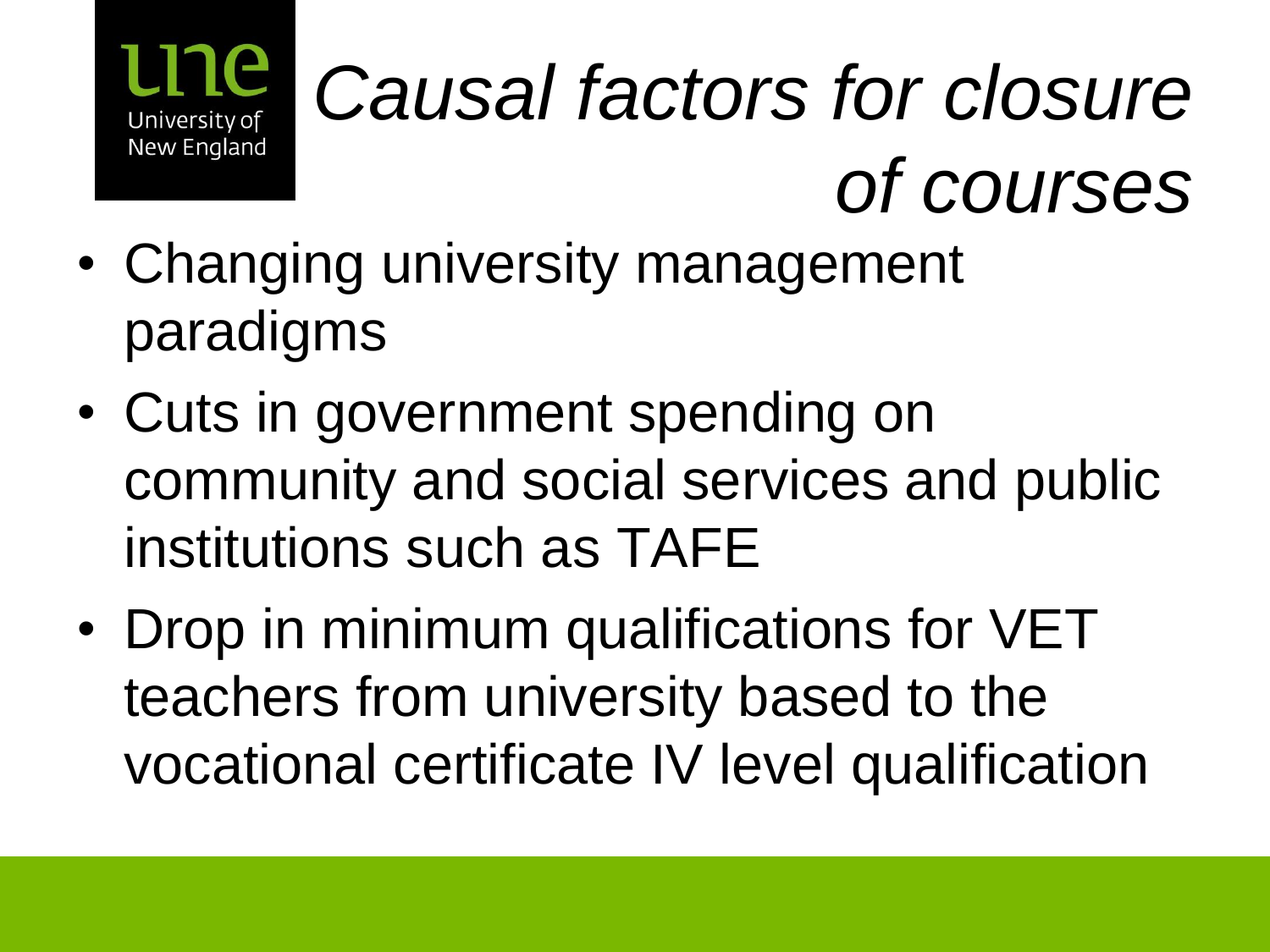

- Strong focus on teaching vocational and workplace teachers/trainers, including TAFE teachers, police and defence
- Shift away from specific community based adult education stream
- Rebranding/ renaming of programs with stronger vocational and professional terminology.
- Developing and maintaining strong relationships with employers such as TAFE institutes.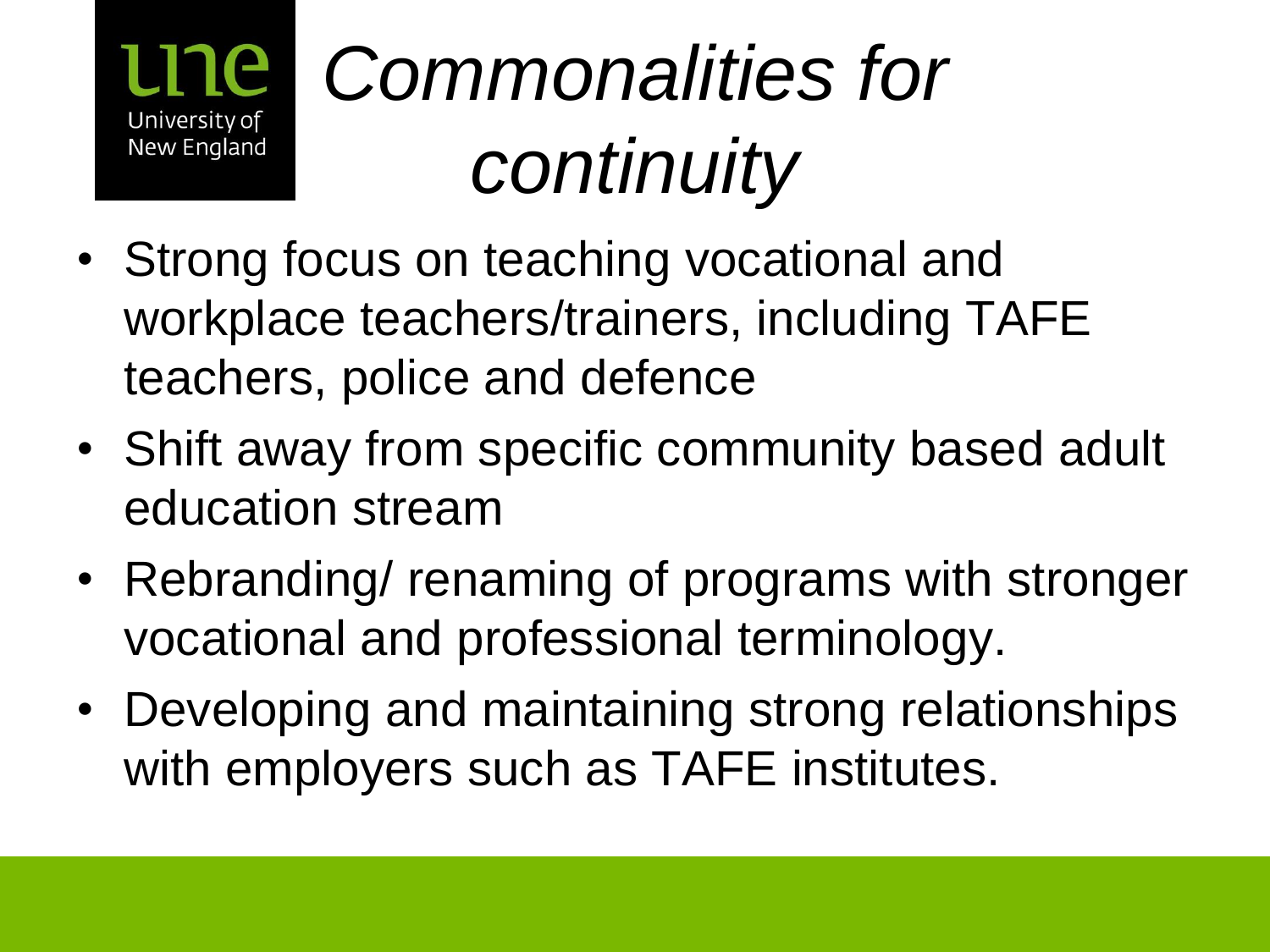

## *Impacts of course loss*

Loss of Adult Education specialist Academics within universities:

- Loss of specialised teaching knowledge AND
- Loss of research into adult education field, including the VET and Adult Literacy and Numeracy sectors
- Growing concern of the quality of teachers in VET (e.g. see Wheelahan & Moodie, 2010; current research by Smith et al 2014)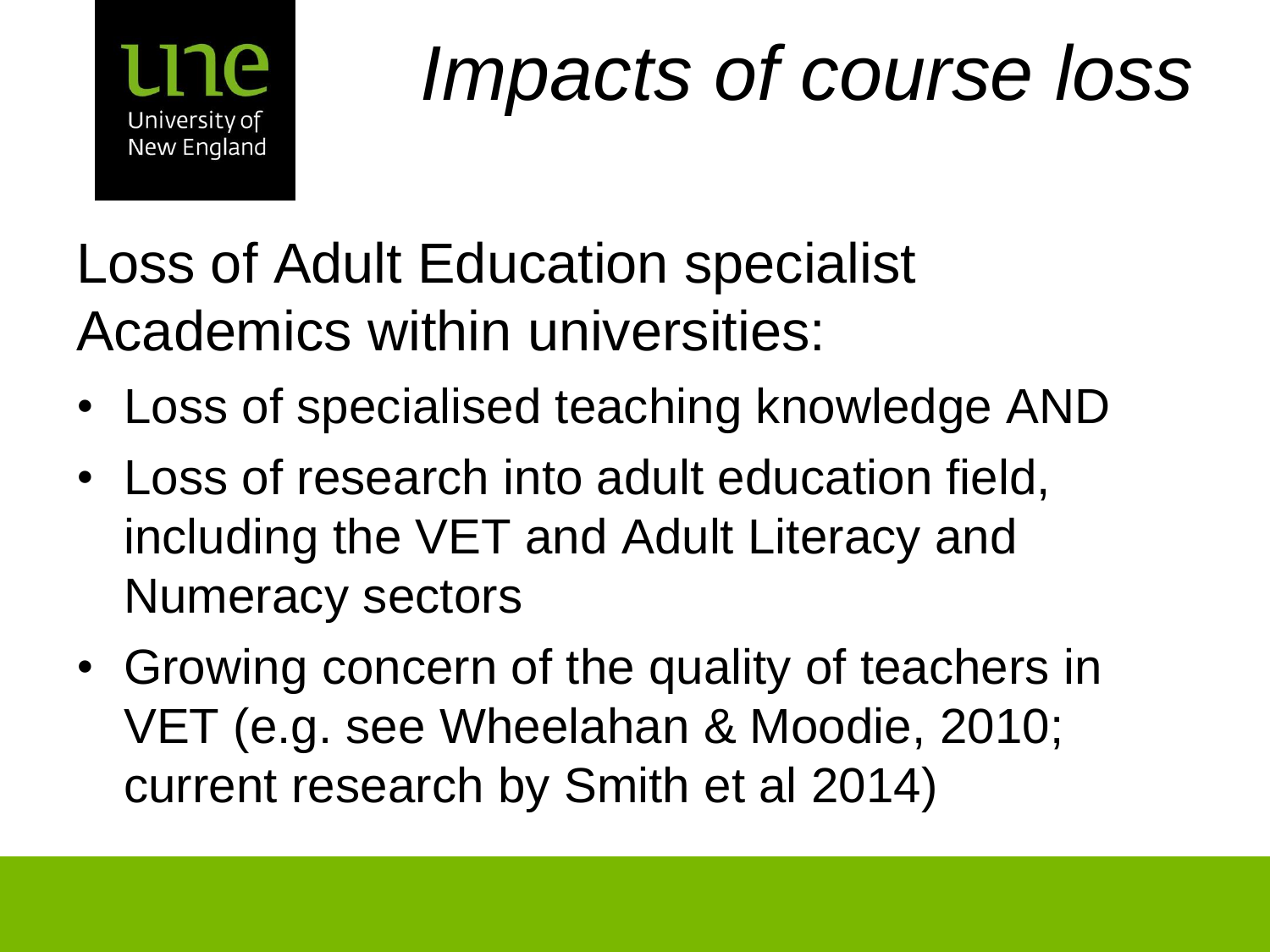

## *Changes in the wider field*

• Adult education now more accepted within government and industry and utilised quite widely by a broad range of organisations.

*Informant 6* 

•

*…and so a lot of what we offered as Adult Education or Lifelong Learning or Organizational Learning was actually embraced and adopted by corporations running their own programs or business schools and universities.*

*… and so adult education went from being "please, please recognize us" to, you know, we'll actually take you over or we will offer it our own way.*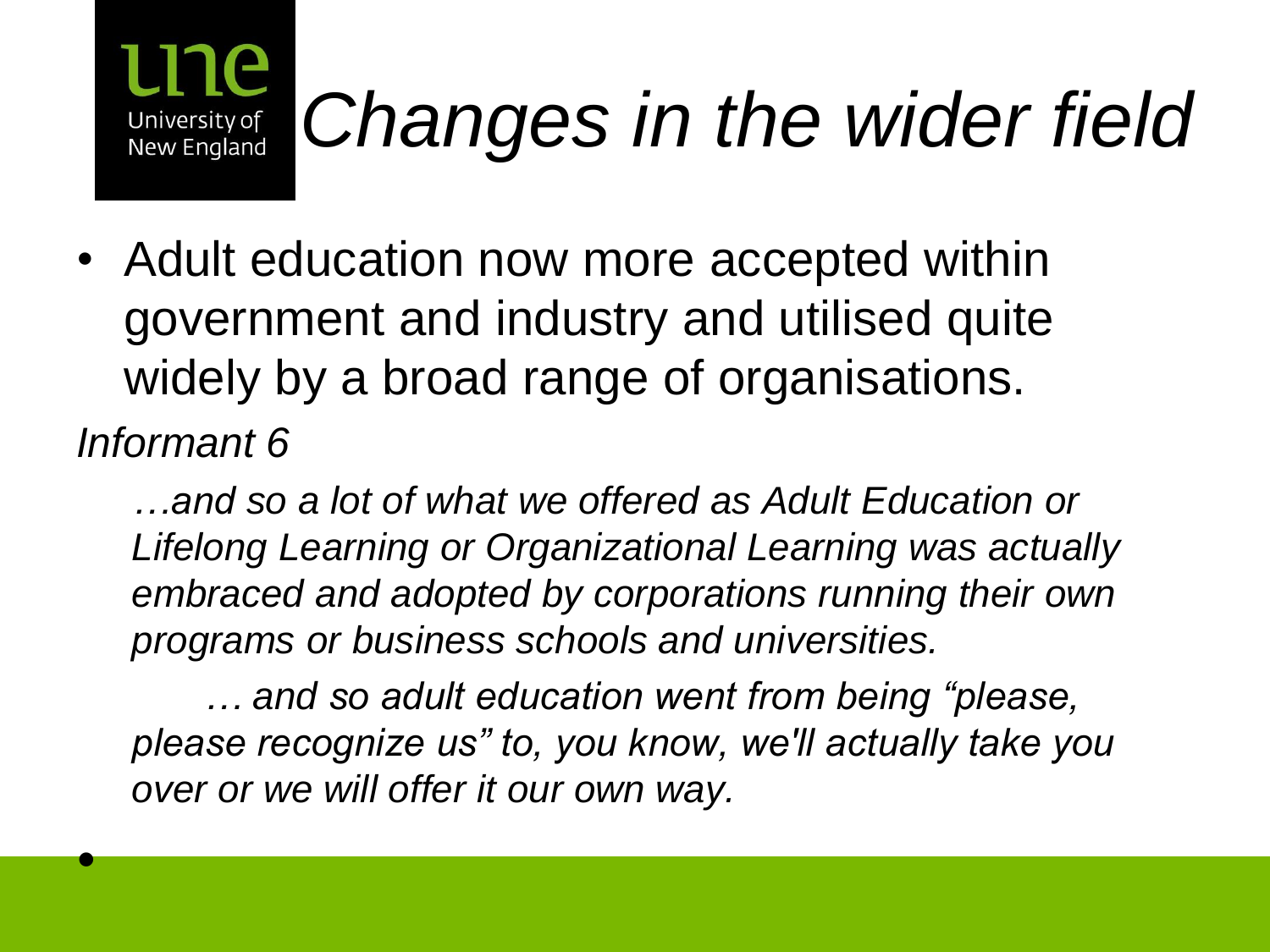

## *Possibilities for the future?*

Future of H.E based programs connected to the future of TAFE and VET sector Some possible opportunities:

- Calls for higher level qualifications for ongoing VET Teacher development (e.g. Wheelahan and Moodie, 2010)
- VET delivery of degree level qualifications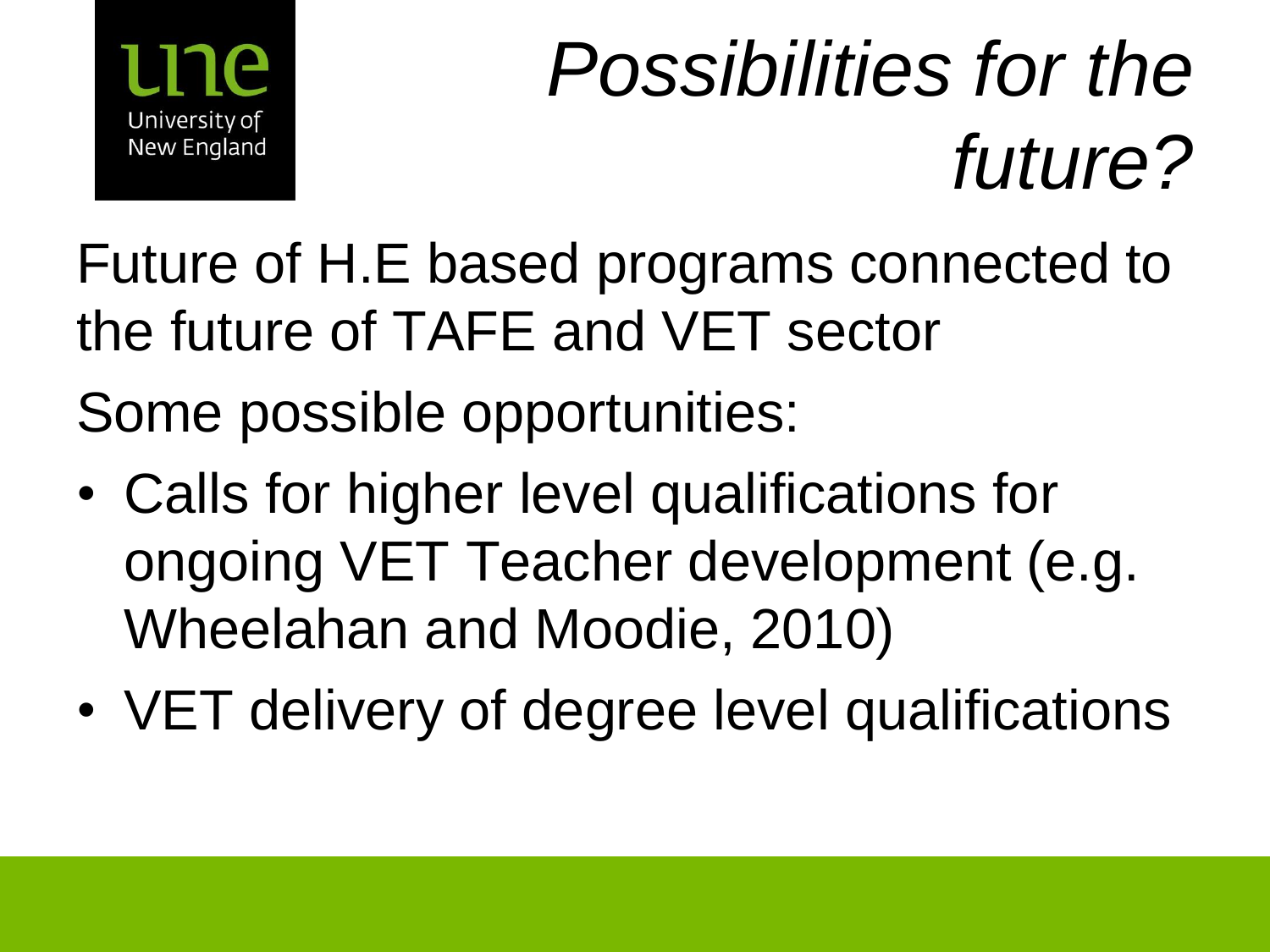

## *Possibilities for the future?*

Some possible challenges:

- Role TAFEs will play within the wider and extremely competitive VET field
- How well TAFEs are funded (and by whom); and
- The structure of TAFEs in different jurisdictions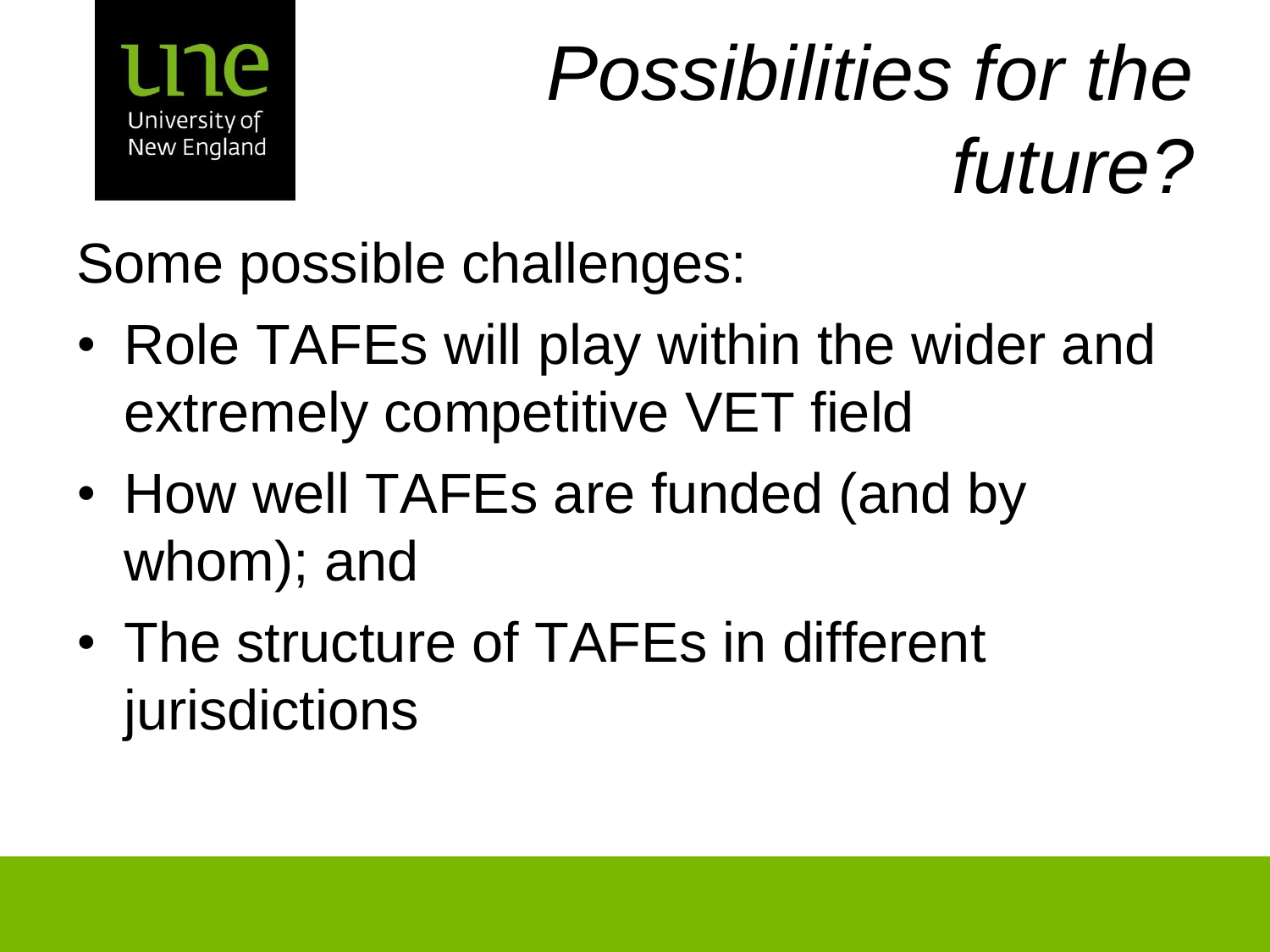

## *Possibilities for the future?*

#### Key Issues:

- The quality of higher education engagement with the wider adult learning and VET field.
	- will there be any one left within universities who are interested in and experienced with adult education to keep researching the field and deliver adult educator programs?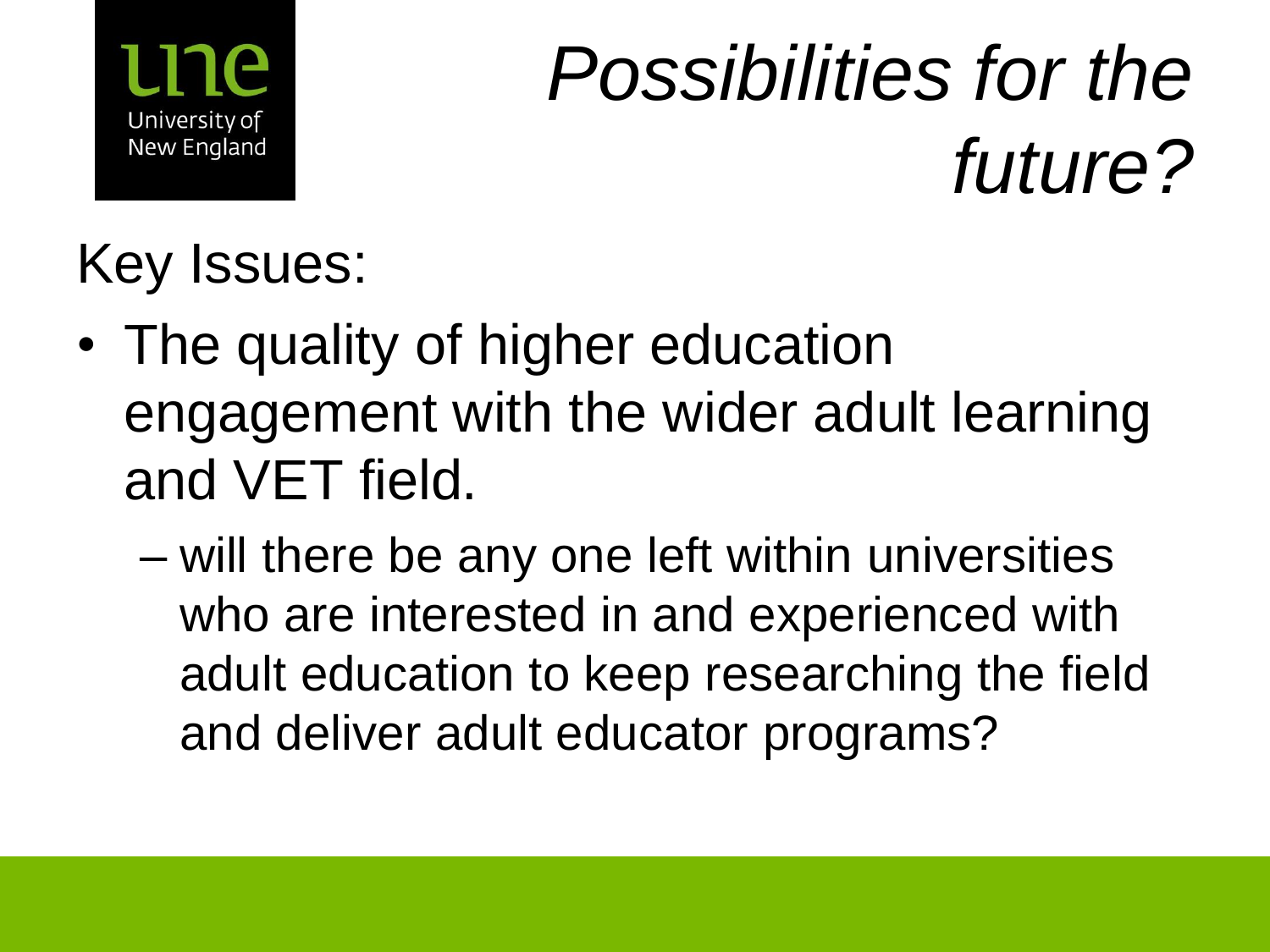

Significance?

• H.E. adult educator programs need the VET sector

AND

• VET sector needs H.E. adult educator programs

BUT the research also suggests that there is a need for exploration of a wider adult learning diaspora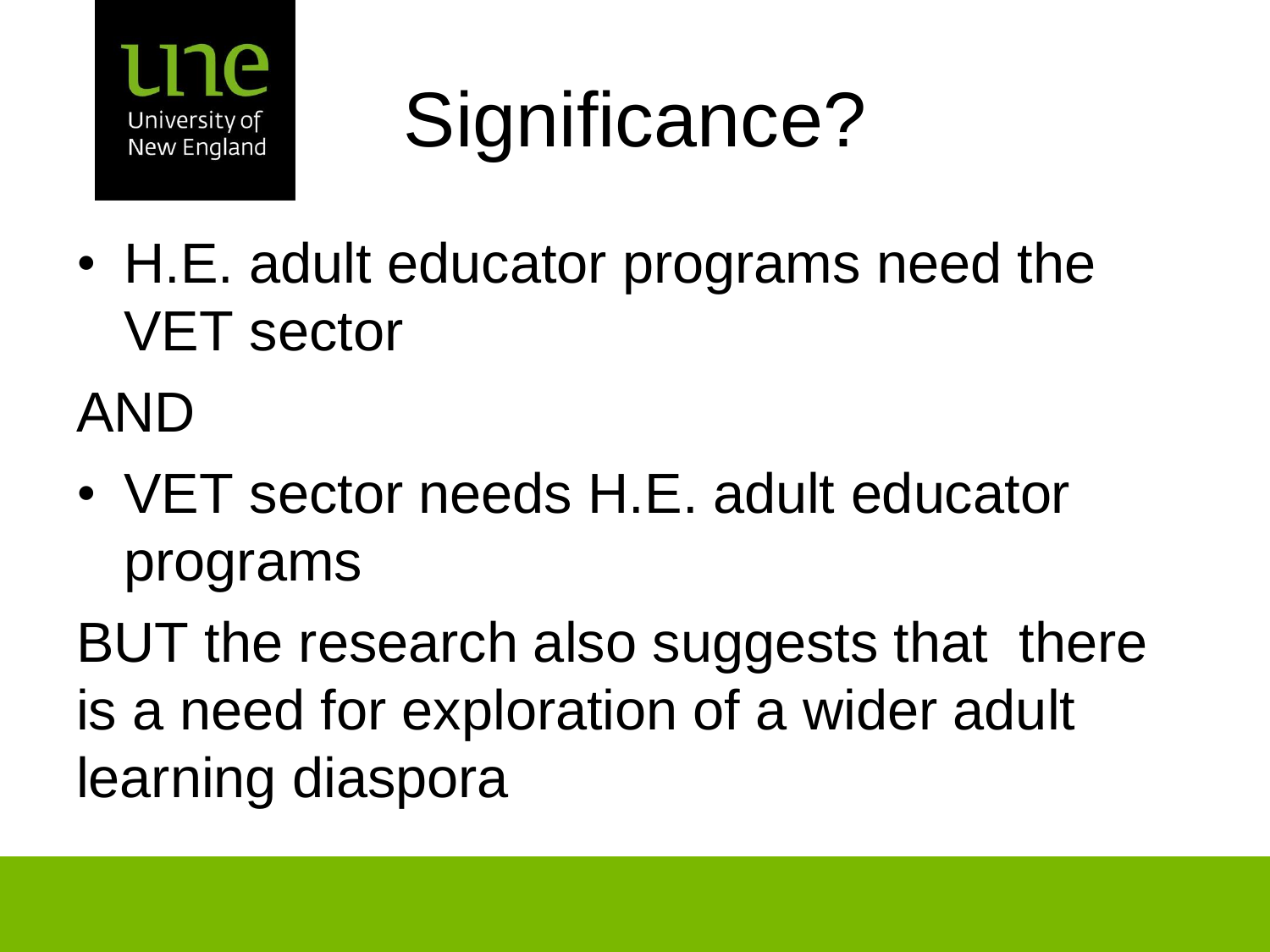

## References

- ABS (2008). Australian Social Trends 2008: Adult Learning. Canberra, ACT, Australia: Australian Bureau of Statistics.
- Billett, S. (2002). Critiquing workplace learning discourses: Participation and continuity at work. *Studies in the Education of Adults, 34*(1), 12.
- Brookfield, S. (1987). Significant Personal Learning. In D. Boud & V. Griffin (Eds.), *Appreciating Adults Learning: From the learner's perspective*  London: Kogan Page.
- Colley, H., Hodkinson, P., & Malcolm, J. (2003). Informality and formality in learning: A report for the Learning and Skills Research Centre (pp. 1-69). Leeds: Learning and Skills Research Centre, University of Leeds Lifelong Learning Institute.
- Flinders University, (2015). *Organisational Learning,* Accessed from [http://www.flinders.edu.au/courses/postgrad/gcol/gcol\\_home.cfm](http://www.flinders.edu.au/courses/postgrad/gcol/gcol_home.cfm) (accessed 14/5/2015).
- Foley, G. (1999). *Learning in Social Action A contribution to understanding informal education*. London & New York: Zed Books.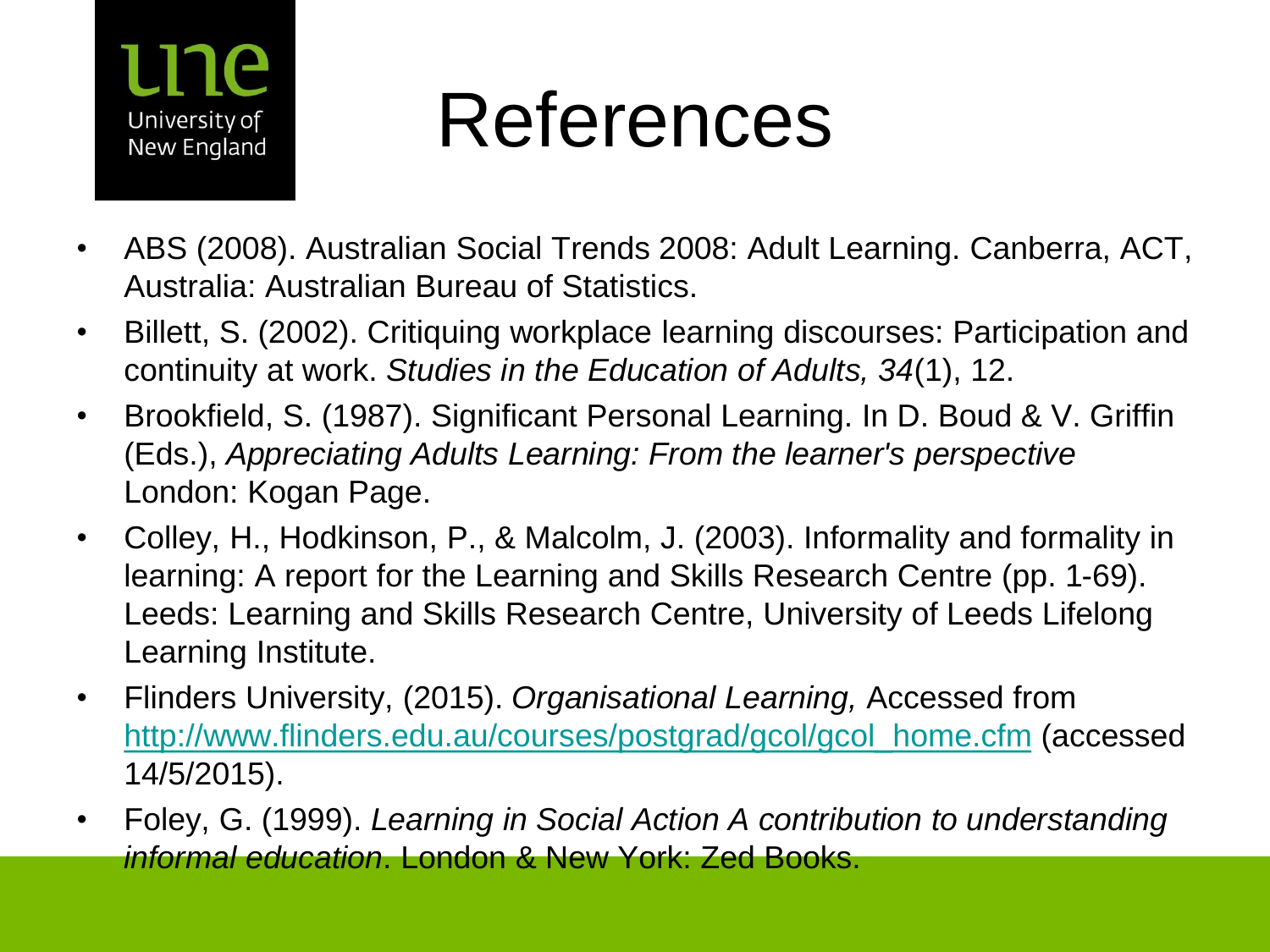

## References

- Golding, B. G. (2010). Social, Local, and Situated: Recent Findings About the Effectiveness of Older Men's Informal Learning in Community Contexts. *Adult Education Quarterly, 61*(2), 103-120. doi: 10.1177/0741713610380437
- Hager, P., & Halliday, J. (2009). *Recovering Informal Learning: Wisdom, Judgement and Community*. Dordrecht, The Netherlands: Springer.
- Rooney, D. (2011). Centres 'down under': Mapping Australia's neighbourhood centres and learning. *Australian Journal of Adult Learning, 51*(2), 204-225.
- Schuller, T., Preston, J., Hammond, C., Brassett-Grundy, A., & Bynner, J. (2004). *The Benefits of Learning: The impact of education on health, family life and social capital*. London & New York: Routledge Falmer.
- Smith, E., Hodge, S. & Yasukawa,K. (2014, October) Students in Australian VET and adult education teacher education courses, In *Proceedings of AUSTAFE National Conference 2014*, Sydney Australia: AUSTAFE. Accessed from

<http://webcast.gigtv.com.au/Mediasite/Catalog/catalogs/austafe2014>